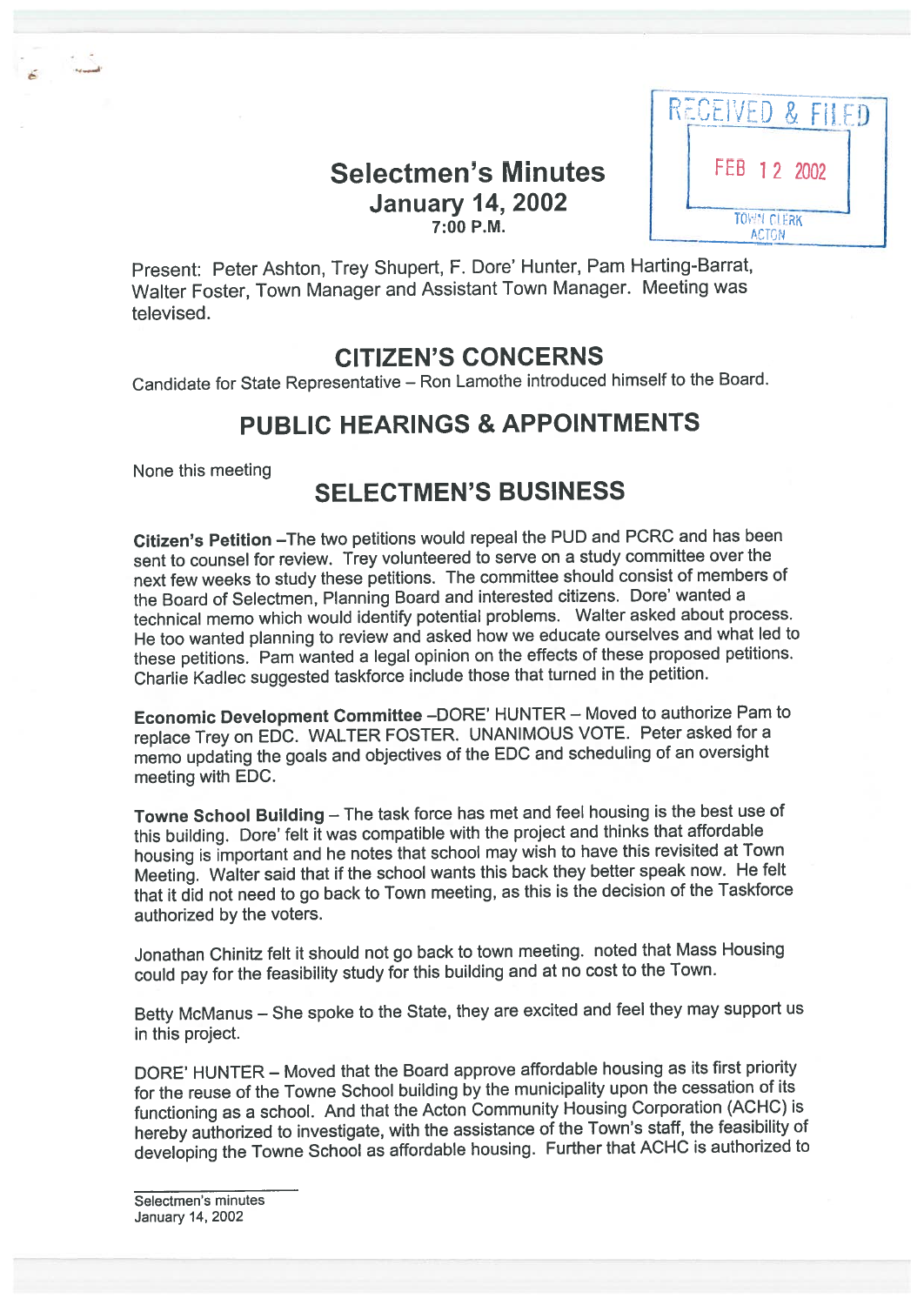seek financial and other assistance from the Mass. Housing Partnership Fund in connection with this authorization and to make <sup>a</sup> recommendation to the Board within 60-90 days of the commencement of this study. TREY SHUPERT — Second. Unanimous Vote.

Budget Discussion – PETER ASHTON - Move to cut 2,000 out of the cell phone budget, and to cut 1,500 from the Parking ticket Collection line.

Peter spoke about IT's taking money from consultant's budget if his employee reques<sup>t</sup> was granted. He was convinced that we could use the funds from AT& <sup>T</sup> Cable. John reported that Atty. Solomon thinks we need to open and operate governmen<sup>t</sup> channel. Dore' noted that the school has approached us for sharing IT and how they will interact.

Hazardous Waste Day — <sup>A</sup> fee structure was discussed and then the budget could be reduced.

We might save money by having one contractor with the school's regarding GASB34.

Peter spoke about the budgets for energy and felt that are too high and has suggested some cuts to the Manager and will await his response.

Dore' wanted the Town Manager to convince him why we need a new engine this year. Peter agree<sup>d</sup> and Trey and Pam also needed to be convinced.

Hazmat trailer - Dore' was leery about it being stored outside and wanted more information.

Trench Rescue Equipment— He felt the sewer project has been completed and did not think they would use it and again, was questioning another trailer being outside. Staff noted that the <sup>p</sup>ipes still needed to be laid from the street to the homes.

Painting town hall every 5 years. Dore' felt we could make paint last one more year. DORE' HUNTER — Moved to wait one more year to paint. TREY SHUPERT — Second. UNANIMOUS VOTE.

Dore' asked about the Elm Street playground and if we could take the benches and fencing down until we can fix it. He does not want to leave <sup>a</sup> safety hazard.

Trey had <sup>a</sup> question on town hall copiers. Why don't we lease?

NARA Exit Lighting- It was decided to continue to rent this year.

Patrol rifles to keep up with replacement cycle. He suggested that we cut it back the <sup>3</sup> rifles or 16,000

Walter asked about the SUV for the Fire Chief is his current car really dead. He does not think we needed to replace it.

IT positions he felt that we needed just one and hire <sup>a</sup> web designer as consultant.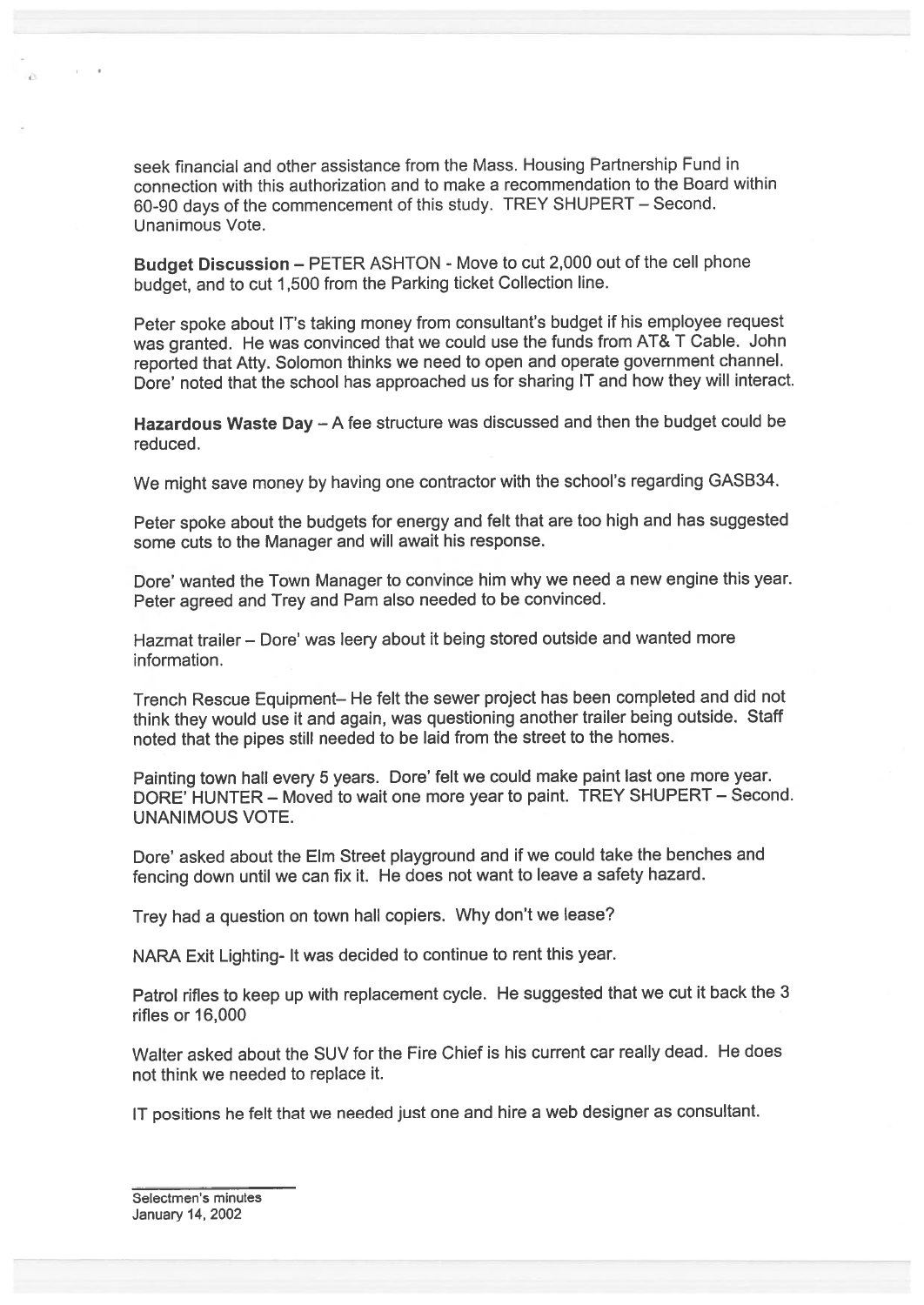Fire - Phasing in safety and survival gear, and cut in half and add another quarter. He felt we could share until we phase them in.

Reverse <sup>911</sup> is something would be able to look at closer, as it is expensive.

Interior lights at NARA he felt we should <sup>p</sup>hase in. He also spoke about Elm Street lights.

The Board felt that the Conservation Booklet should be self-supporting.

Exercise Class COA — Walter asked about having <sup>a</sup> fee or donation for the classes.

Peter asked about Storm Water and regional approach. Dore' felt we could spend \$5-10 thousand to print handouts and educational items.

Financial Software Replacement was discussed. DORE' HUNTER — Moved to pu<sup>t</sup> in computer software \$12,000 self-funding — PAM HARTING-BARRAT. Second. UNANIMOUS VOTE.

Street Acceptance Documents TREY SHUPERT - Moved to put on warrant PAM HARTING-BARRAT — Second. UNANIMOUS VOTE

Route <sup>2</sup> CAC Discussion —A notice to residents and businesses will be prepare<sup>d</sup> and sent as a formal notice for the February 4<sup>th</sup> meeting.

Community Preservation Act Discussion- <sup>A</sup> Draft was in the packet this weekend. Sub committee advised the Board to determine whether to pu<sup>t</sup> on for Spring and it needs <sup>a</sup> level of discussion about the surcharge level as well as whether or not to have exemptions. Trey noted he is comfortable with 1.5% with two exemptions or 1% with one exemption.

Jean Schoch — AHA — She feels that it is <sup>a</sup> possible way to ge<sup>t</sup> affordable housing and the expense is according to what you own. It will pu<sup>t</sup> in money and act as an economic stimulate.

Charlie wanted some numbers to it.

Trey asked if it had <sup>a</sup> minimum percentage surcharge and could we change it to take it off for one year? He said the article would have to be pu<sup>t</sup> on Town Meeting.

#### OTHER BUSINESS -

ALG Meeting —Peter noted that the <sup>p</sup>lan provided tonight was an updated <sup>p</sup>lan. They spoke about the use of Free Cash. Fin Com said that they suggest 1.1 million in use. This could require cuts in Municipal Budget below last year's appropriated budget.

Announcement of <sup>a</sup> presentation to Fincom on SPED by Nancy Kiob on Tuesday; the Selectmen are invited

Makaha — letter sent to invite in to explain violations.

Selectmen's minutes January 14, 2002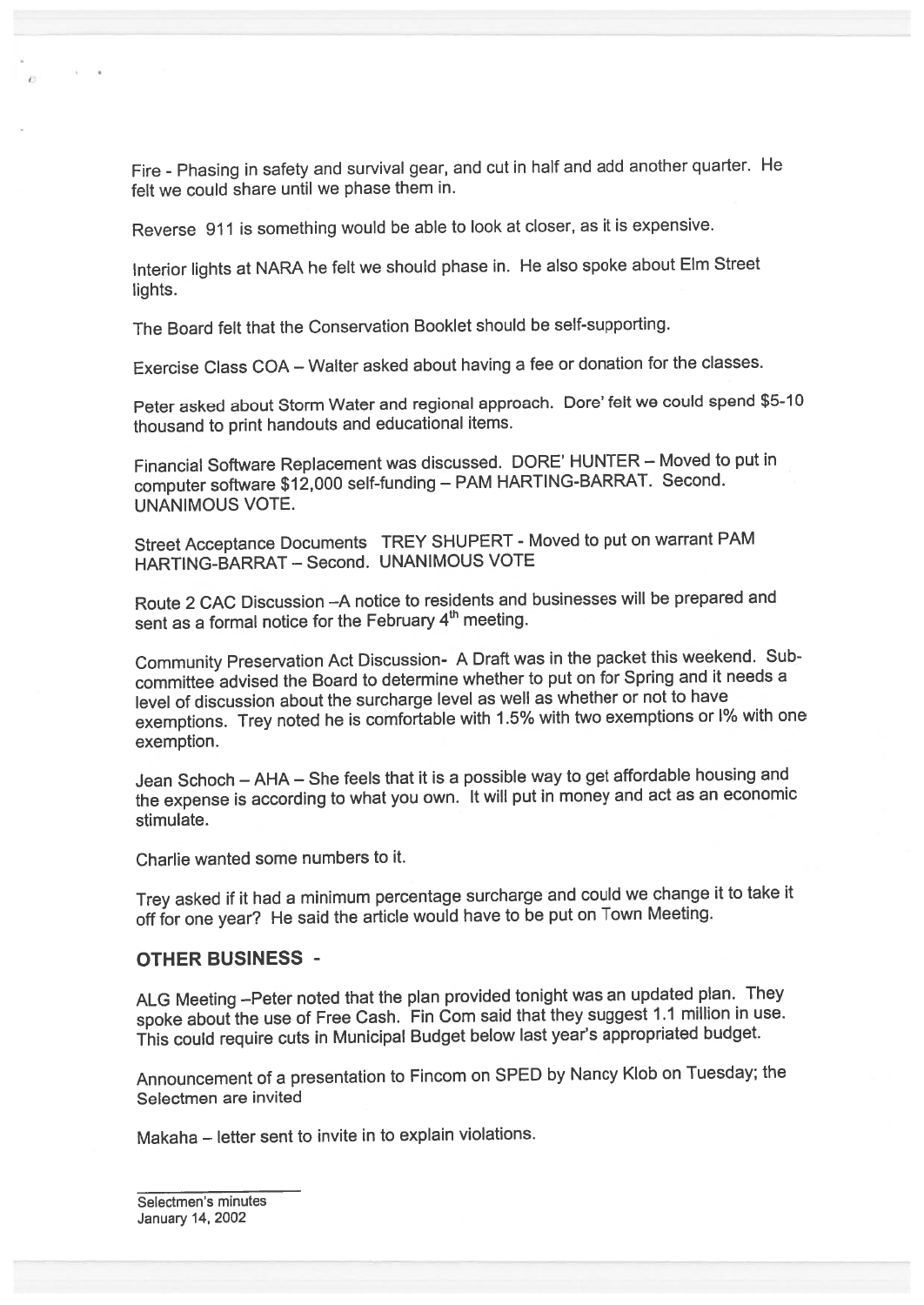Pam complained that the commuter lot needs extra sand and salt.

Dore' noted that the Goals should be reviewed

### **CONSENT AGENDA**

TREY SHUPERT - Approved. DORE' HUNTER- Second. UNANIMOUS VOTE.

## **TOWN MANAGER'S REPORT**

Don spoke about the MMA meeting this past weekend in Boston.

MIIA - Observations are that worker comp and health and property were impacted by the events of Sept. 11<sup>th</sup>.

# **EXECUTIVE SESSION**

**None Required** 

loyce ine **Recording Clerk** 

Selectmen's minutes January 14, 2002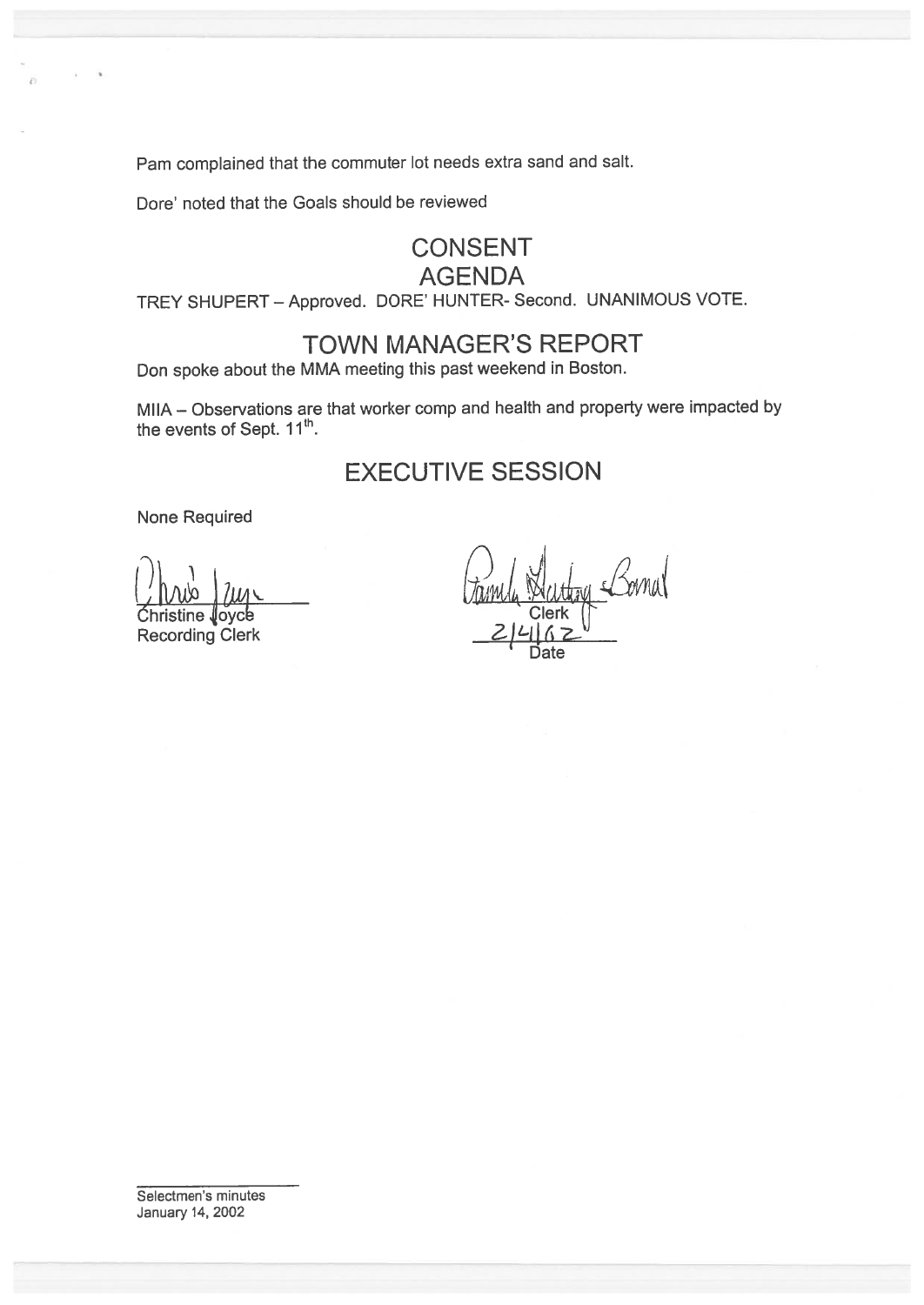January 11,2002

TO: Board of Selectmen

FROM: Peter Ashton, Chairman

SUBJECT: Selectmen's Report

# January 14, 2002 PLEASE NOTE THAT THE MEETING BEGINS AT 7:00 PM.

### I. CITIZEN'S CONCERNS

### II. PUBLIC HEARINGS & APPOINTMENTS

1. None Scheduled.

### III. SELECTMEN'S BUSINESS

1. CITIZENS' PETITIONS FOR ZONING ARTICLES — Enclosed <sup>p</sup>lease find two (2) Citizens' Petitions, along with Staff comment, for Board consideration.

2. ECONOMIC DEVELOPMENT COMMITTEE (EDC) REPRESENTATION — The Board will need to take action regarding representation on the EDC, per the enclosed memo.

3. TOWNE SCHOOL BUILDING — Enclosed <sup>p</sup>lease find correspondence in the subject regard, for Board consideration.

4. BUDGET DISCUSSION — Chairman Ashton has asked that the Board initiate budget discussions.

5. STREET ACCEPTANCE DOCUMENTS — Enclosed <sup>p</sup>lease find materials from the Engineering Department for Board acceptance and signature.

#### 6. ROUTE 2 CAC DISCUSSION

7. COMMUNITY PRESERVATION ACT DISCUSSION

8. OTHER BUSINESS

### IV CONSENT AGENDA

9. ACCEPT MINUTES - Enclosed please find Minutes of December 4, 2001, for Board approval.

10. ACCEPT GIFT- Enclosed <sup>p</sup>lease find <sup>a</sup> reques<sup>t</sup> from the West Acton Citizens Library to accep<sup>t</sup> <sup>a</sup> <sup>g</sup>ift made to the Library, for Board approval.

1